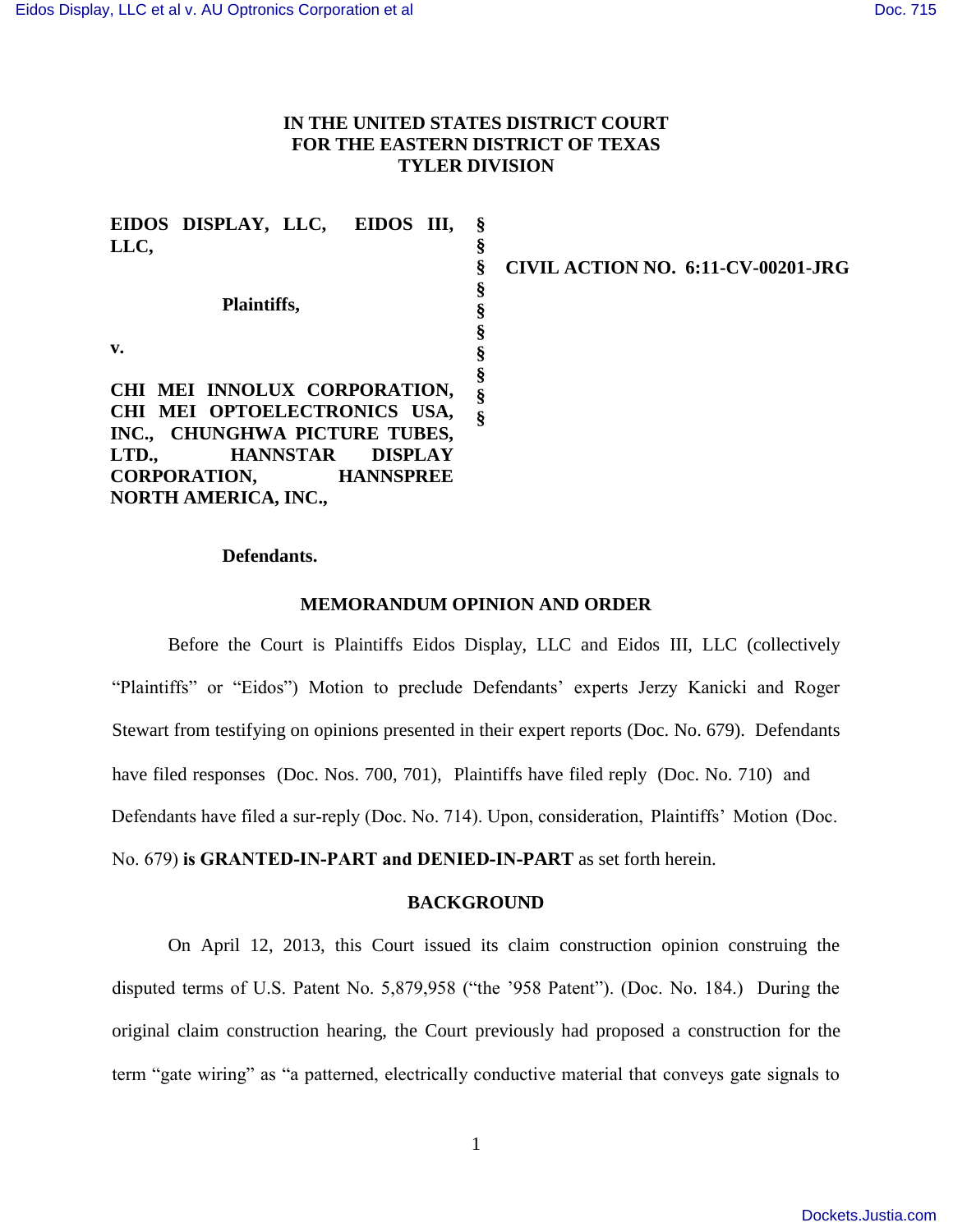gate electrodes." (Doc. No. 184, at 12.) However, for reasons explained during the claim construction hearing, the Court declined to construe the term "gate wiring" in its original claim construction opinion. (Doc. No. 184, at 12.) Defendants then asked the Court to construe the term "gate wiring" to resolve a dispute amongst the experts regarding the interpretation of "gate wiring." (Doc. Nos. 520, 521.) The Court held another claim construction hearing at which both sides' experts testified regarding this dispute, and the Court rejected Defendants' proposal and adopted the following as the meaning of "gate wiring": "a patterned, electrically conductive material that conveys gate signals." (Doc. Nos. 580, 604.)

In construing this term, and taking in testimony, the Court found the experts ultimately dispute "whether the wire continuing beyond the terminal electrode conveys gate signals." (Doc. No. 580, at 11 citing Tr. at 61:3–62:1.) The Court further stated that this "factual dispute between the experts is one the Court cannot resolve as a matter of law from the intrinsic record" because "[n]othing in the intrinsic record provides any support to resolve the dispute regarding where the gate signal is conveyed." *Id.* However, the Court held as a matter of law that Defendants' proposal of "a patterned electrically-conductive material that connects and conveys gate signals from a gate wiring connection terminal to a gate electrode" is too limiting because it excluded a preferred embodiment. *Id.* at 12. It was for this reason, the Court rejected Defendants' proposal and construed the term "gate wiring" to mean "a patterned, electrically conductive material that conveys gate signals." *Id.*

In its original claim construction opinion, the Court also construed the term "metal film" to mean "a thickness of one or more layers of metal." (Doc. No. 184, at 15; Doc. No. 208.) Defendants later asked the Court to reconsider its construction of "metal film." (Doc. No. 502.)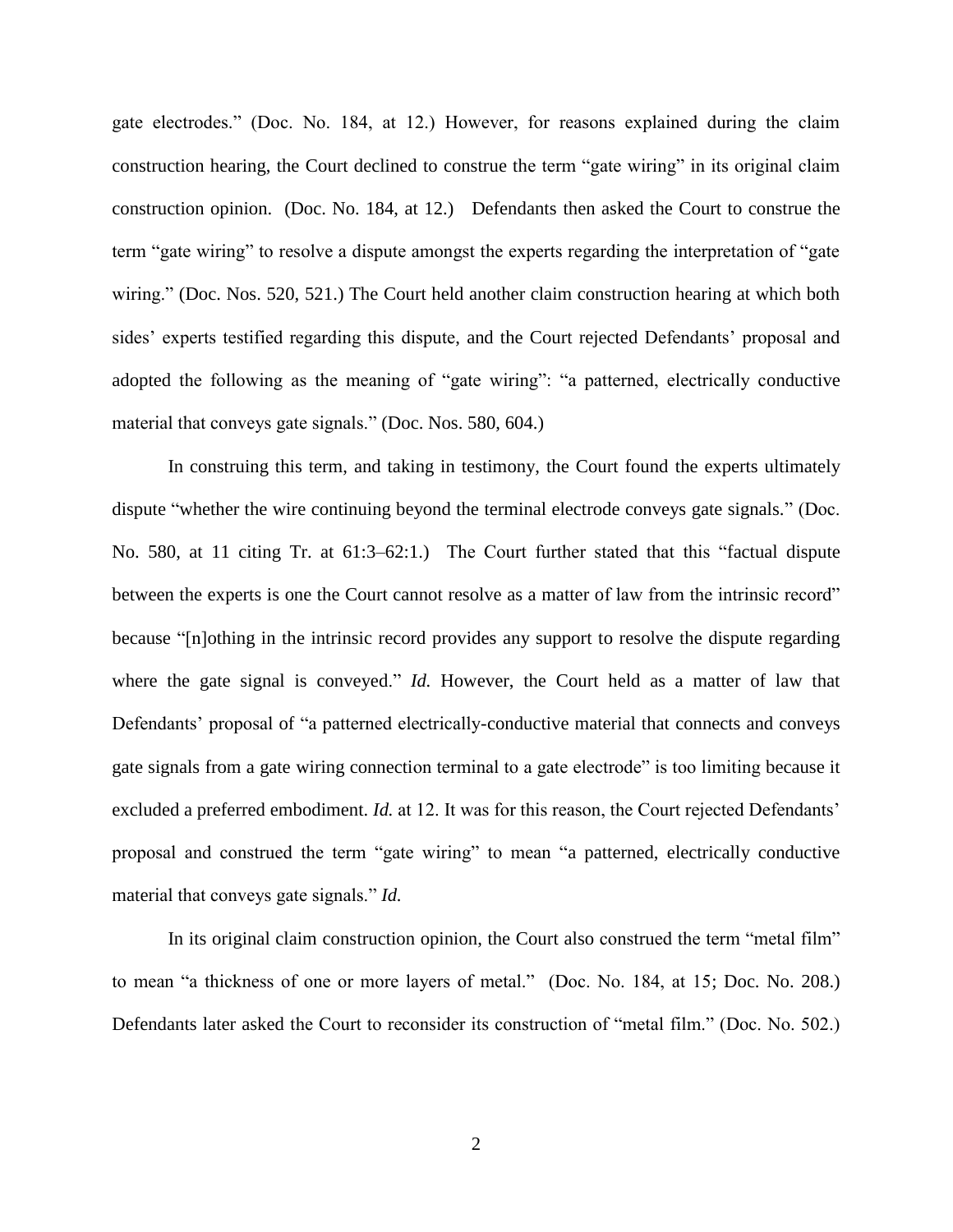The Court denied Defendants' motion for reconsideration. (Doc. Nos. 540, 566.) In doing so, the Court also rejected Defendants' contention that the term was indefinite, stating:

[I]t must be well understood that the Court's construction of "metal film" is not unlimited with regard to the number of layers and types of metal that can be used to satisfy claim 1. Rather, a person of ordinary skill in the art when reading the '958 Patent would understand that the claimed "metal film" may consist of one or more layers of metal and that each layer may further be comprised of a variety of metal that is consistent with the disclosures in the '958 Patent, but not necessarily limited to those specific examples. It would be illogical to turn this conclusion on its head to say that any unlimited number of layers and combination of metals could be used, and that is not what this Court's construction contemplates.

## (Doc. No. 540, at 6.)

Defendants, however, did not drop this argument, and came back to the Court seeking to belatedly supplement their invalidity contentions to add this theory. (Doc. No. 619.) Again, the Court explained that to the extent its "prior rulings were not sufficiently clear, the construction of 'metal film' to mean 'a thickness of one or more layers of metal' does not render claim 1 indefinite." (Doc. No. 641, at 3.) The Court again explained that while the '958 Patent discloses that the term "metal film" can be made of certain metals, it does not limit the term those specific metals. *Id.* at 3–4.

Eidos brings the instant motion arguing that both Dr. Kanicki and Mr. Stewart improperly replace the Court's constructions of "metal film" and "gate wiring" with their own narrow interpretations that have been rejected by the Court. (Doc. No. 679, at 4.)

#### **LEGAL STANDARD**

Rule 702 provides that an expert witness may offer opinion testimony if: (a) the expert's scientific, technical, or other specialized knowledge will help the trier of fact to understand the evidence or to determine a fact in issue; (b) the testimony is based on sufficient facts or data; (c)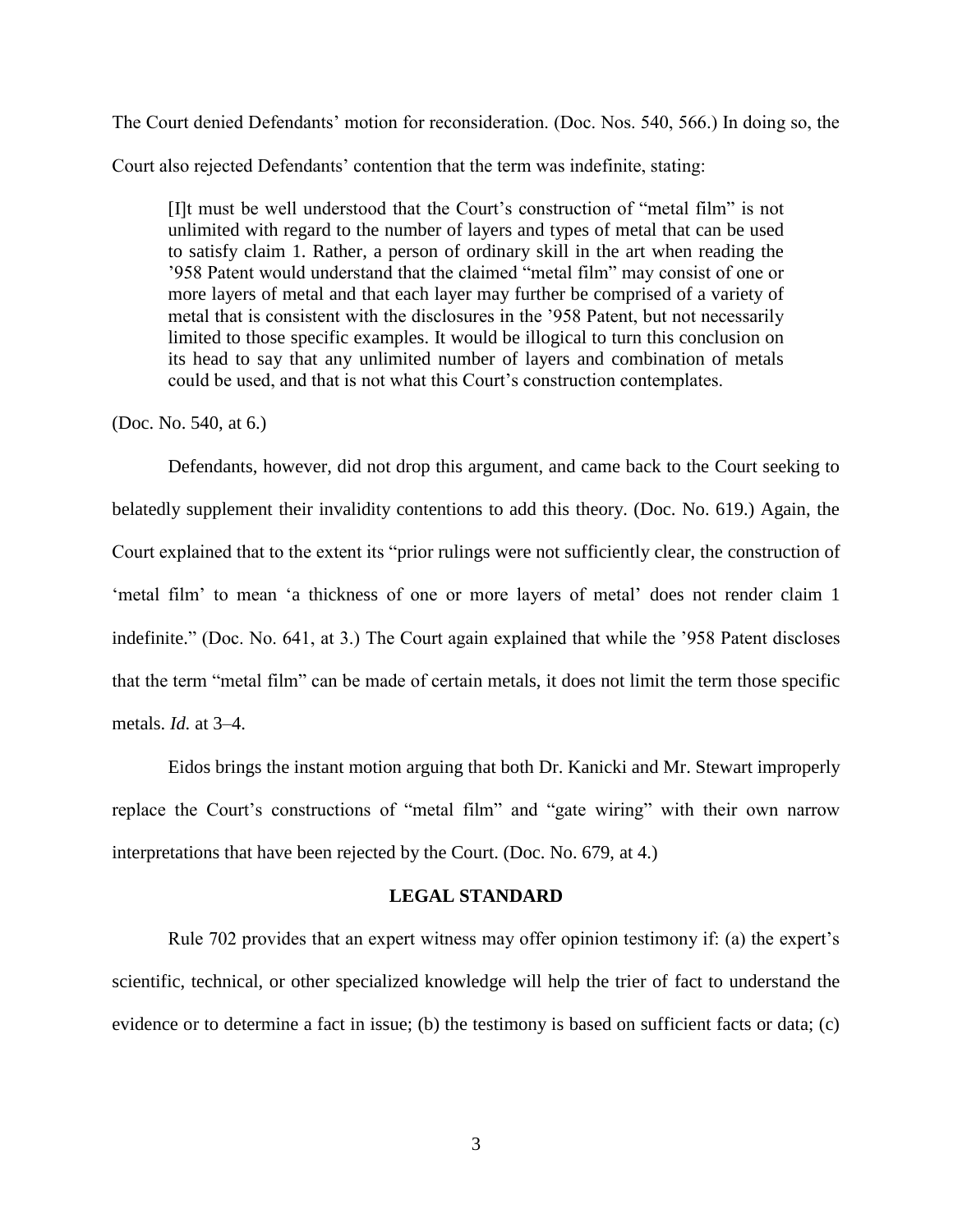the testimony is the product of reliable principles and methods; and (d) the expert has reliably applied the principles and methods to the facts of the case. Fed.R.Evid. 702.

The Rules also "assign to the trial judge the task of ensuring that an expert's testimony both rests on a reliable foundation and is relevant to the task at hand." *Daubert v. Merrell Dow Pharms. Inc.*, 509 U.S. 579, 594, 597 (1993). "The relevance prong [of *Daubert*] requires the proponent [of the expert testimony] to demonstrate that the expert's 'reasoning or methodology can be properly applied to the facts in issue.'" *Johnson v. Arkema, Inc.*, 685 F.3d 452, 459 (5th Cir. 2012) (quoting *Curtis v. M & S Petroleum, Inc.*, 174 F.3d 661, 668 (5th Cir. 1999)). "The reliability prong [of *Daubert*] mandates that expert opinion 'be grounded in the methods and procedures of science and . . . be more than unsupported speculation or subjective belief.'" *Johnson*, 685 F.3d at 459 (quoting *Curtis*, 174 F.3d at 668).

In assessing the "reliability" of an expert's opinion, the trial court may consider a list of factors including: "whether a theory or technique . . . can be (and has been) tested," "whether the theory or technique has been subjected to peer review and publication," "the known or potential rate of error," "the existence and maintenance of standards," and "general acceptance" of a theory in the "relevant scientific community." *Daubert*, 509 U.S. at 593–94; *see also Kumho Tire Co., Ltd. v. Carmichael*, 526 U.S. 137, 150 (1999) ("*Daubert* makes clear that the factors it mentions do *not* constitute a 'definitive checklist or test.'"); *U.S. v. Valencia*, 600 F.3d 389, 424 (5th Cir. 2010). "The proponent need not prove to the judge that the expert's testimony is correct, but she must prove by a preponderance of the evidence that the testimony is reliable." *Johnson*, 685 F.3d at 459 (quoting *Moore v. Ashland Chem., Inc.*, 151 F.3d 269, 276 (5th Cir. 1998) (en banc)). At base, "the question of whether the expert is credible or the opinion is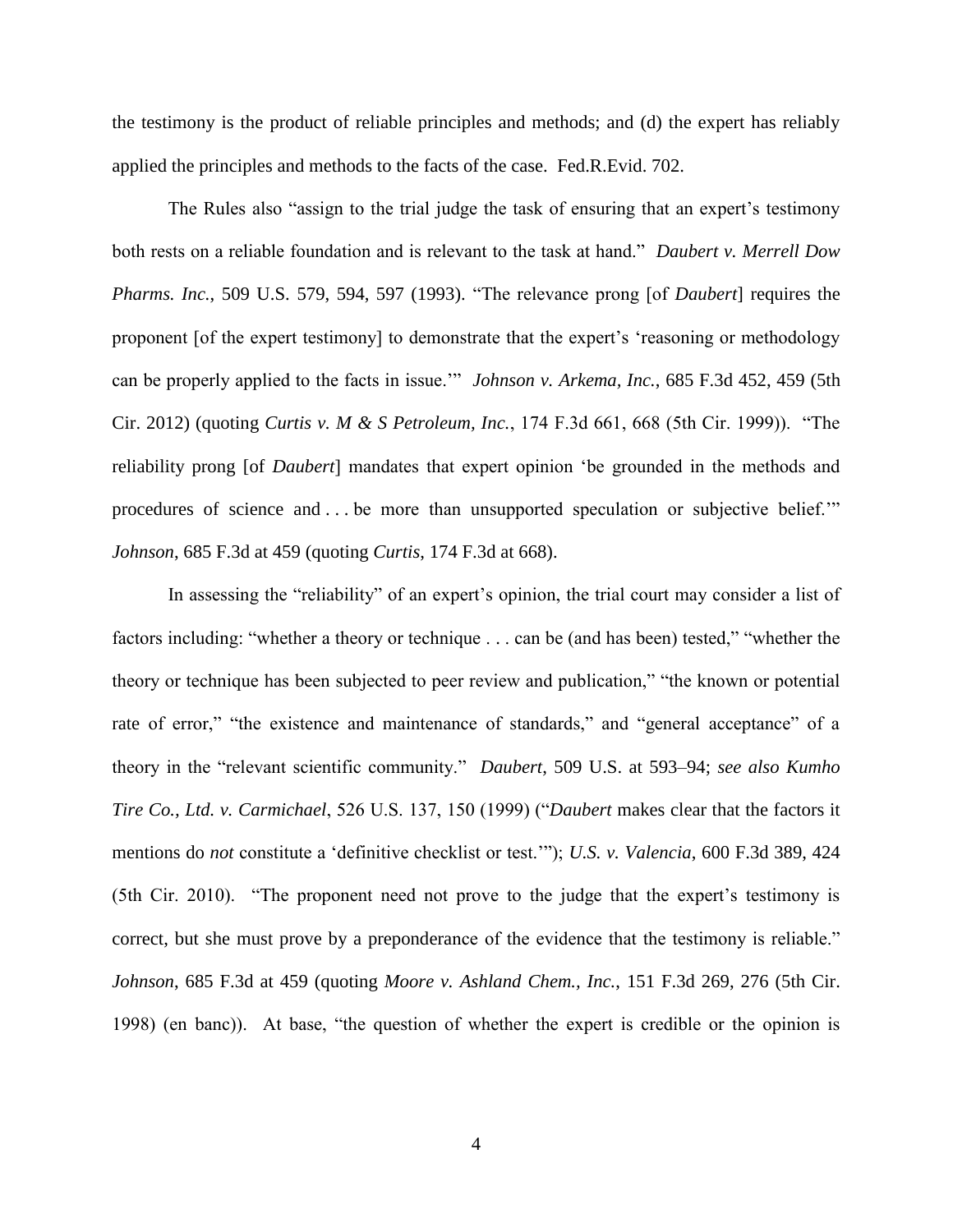correct is generally a question for the fact finder, not the court." *Summit 6, LLC v. Samsung Elecs. Co., Ltd.*, 802 F.3d 1283, 1296 (Fed. Cir. 2015).

#### **DISCUSSSION**

While Eidos filed a single motion with essentially the same arguments as to both experts, Dr. Jerzy Kanicki is Defendants Chi Mei Innolux Corporation and Chi Mei Optoelectronics Inc.'s ("Innolux") non-infringement expert, and Mr. Roger Stewart is Chunghwa Picture, Ltd. ("CPT") and HannStar Display Corporation and Hannspree North America, Inc.'s ("Hannstar") invalidity expert. Accordingly, the Court takes up the challenges to each expert's opinions in turn.

### **1. Dr. Kanicki**

According to Eidos, Dr. Kanicki contends that Innolux does not infringe claim 1 because the "two-metal layers of Mo over Al" or the "three metal layers of Mo over Al over Mo [Mo/Al/Mo]" that Innolux uses for the "first metal film" and "second metal film," respectively, are not disclosed in or consistent with the teachings of the '958 patent. (Doc. No. 679, at 6–7, citing Doc. No. 679-1, at  $\P$  21, 23, 25, 27, 31.) Eidos argues that in doing so, Dr. Kanicki is arguing Defendants' rejected position that the "first metal film" and the "second metal film" are limited to the preferred embodiments. (Doc. No. 679, at 10.) Therefore, Eidos argues that the Court should preclude Dr. Kanicki from offering any opinions that Innolux does not form a "first metal film" or "second metal film" of claim 1, pursuant to Federal Rules of Evidence 402, 403, and 702. *Id.* at 13. Innolux argues that Dr. Kanicki applied the Court's "consistent with" determination and "concluded that Dr. Schlam did not prove the metals in the accused products are consistent with the disclosures in the '958 patent," and that generally the metal films are not consistent with the "metal films disclosed in the '958 Patent as viewed by a person of ordinary skill in the art." (Doc. No. 701, at 10.)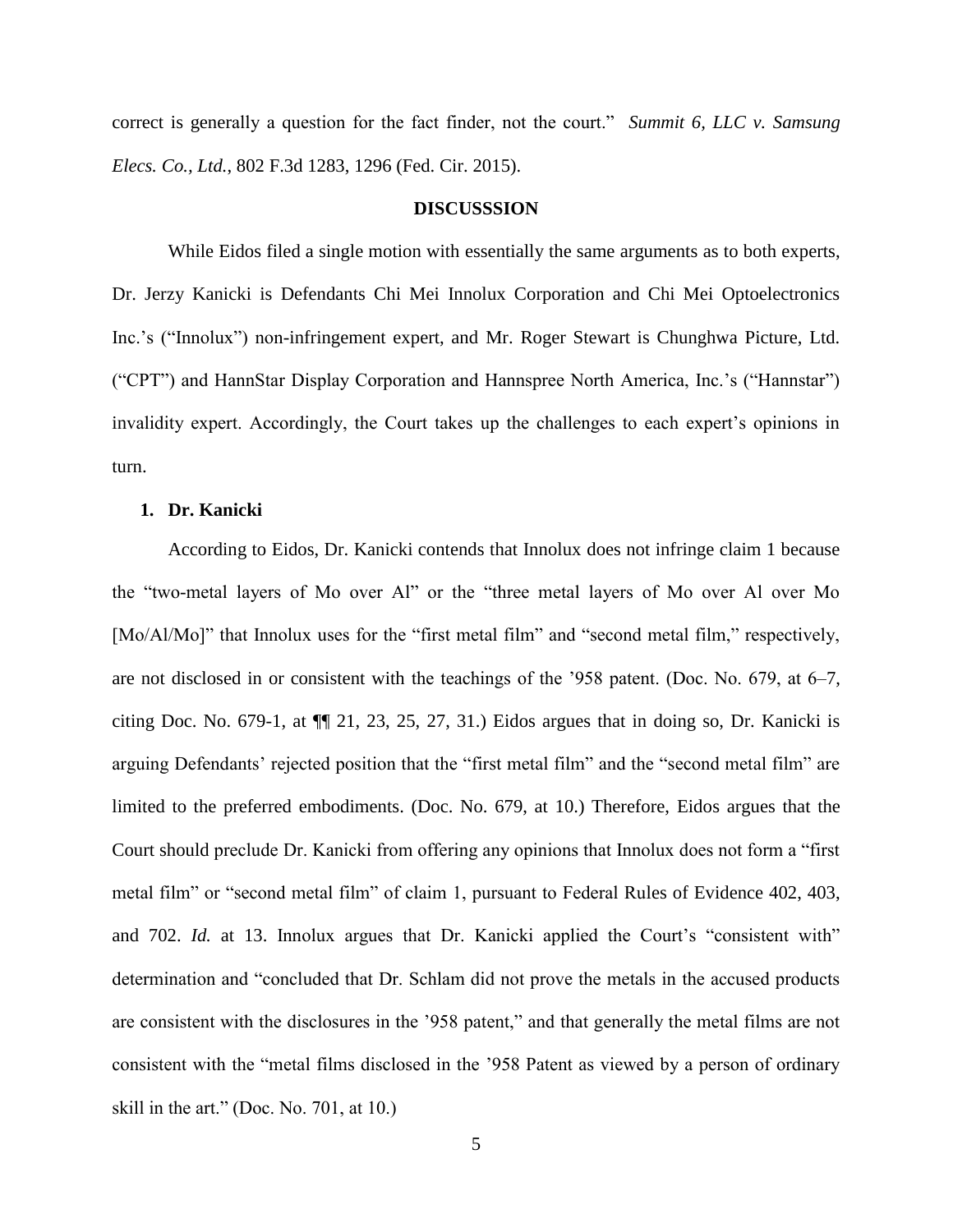Dr. Kanicki's opinions regarding "metal film" are simply a creative end run around the Court's claim construction. Effectively, Dr. Kanicki's opinions amount to nothing more than stating that the products do not infringe because they do not include the exact metal layers disclosed in the specification of the '958 Patent. The Court already held, on three different occasions, that the term "metal film" was not limited to these disclosures. (Doc. Nos. 184, 540, 566, 641.) To allow Dr. Kanicki to opine on the disclosures of the '958 Patent and argue that the accused products do not infringe because they do not contain the specific disclosures therein would only serve to effectively vitiate the Court's construction and create an improper noninfringement argument that risks confusion to the jury. As such, the Court agrees that Dr. Kanicki's opinions based on a "consist with" theory must be excluded. For this reason, Eidos's Motion (Doc. No. 679) is **GRANTED-IN-PART**. While Dr. Kanicki will not be permitted to argue non-infringement on the basis that the accused metal films are not "consistent with" the disclosures of the '958 Patent, Dr. Kanicki may testify generally regarding what materials were known and used in the art at the time of the invention, as well as what was being used in the industry, to the extent he has already disclosed such opinions.

As to "gate wiring," Eidos contends that Dr. Kanicki also argues that Innolux does not "form[] a contact hole reaching a gate wiring" because the electrostatic discharge ("ESD") pads and connections identified by Plaintiffs' expert Dr. Schlam are not part of the "gate wiring." (Doc. No. 679, at 13.) Eidos argues that Dr. Kanicki is limiting "gate wiring" to consist only of the metal layer between a gate electrode and gate pad, but not the gate electrode or gate pads themselves, because he erroneously believes the electrodes and pads only "receive" gate signals but do not "convey gate signals," as required by the claim. *Id.* Innolux contends that Dr.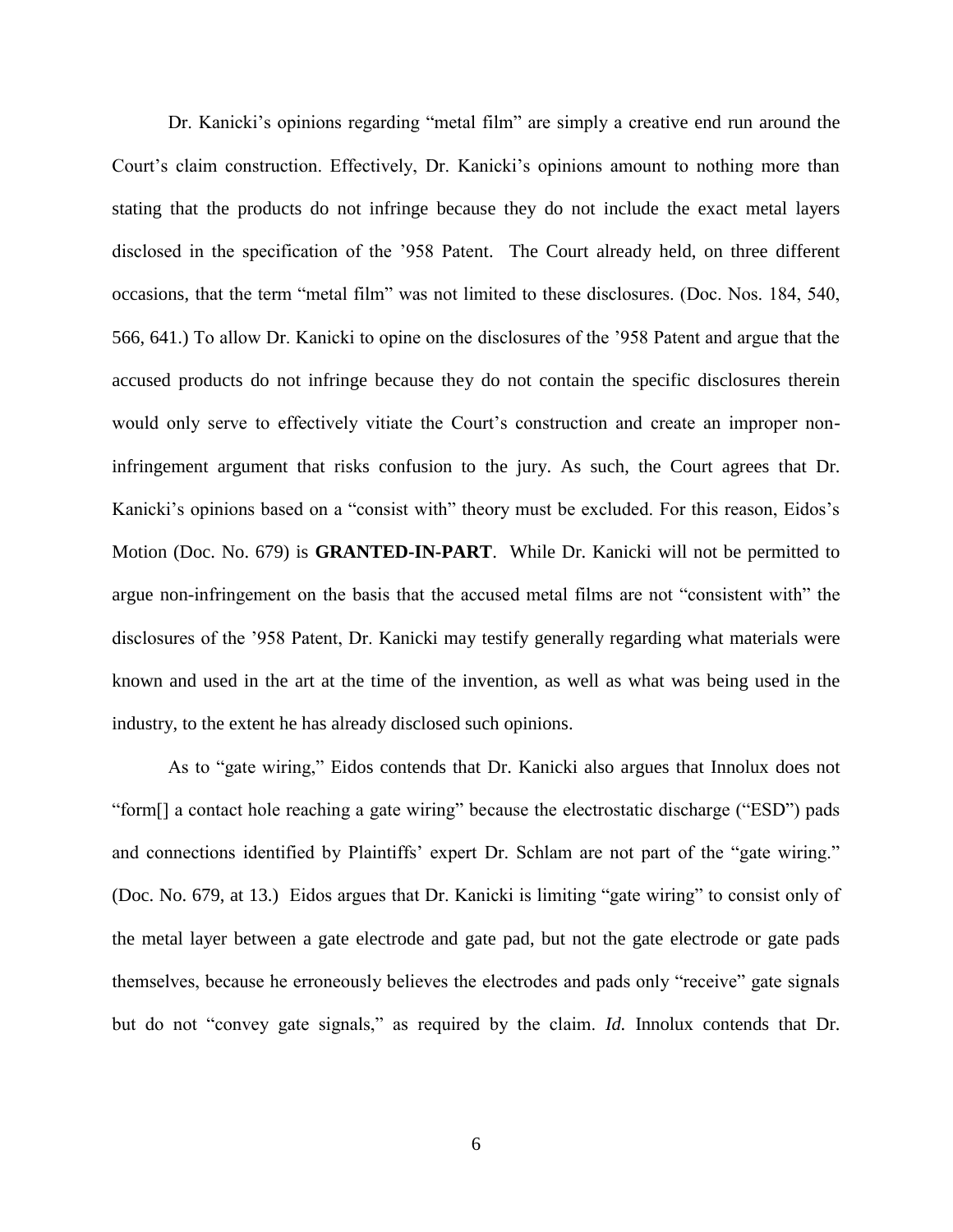Kanicki's opinions address the factual dispute the Court identified regarding "whether the wire continuing beyond the last electrode conveys gate signals." (Doc. No. 701, at 12.)

Having reviewed Dr. Kanicki's opinions, the Court finds that these opinions are permissible as they merely rebut Dr. Schlam's opinions and go to the factual dispute of whether the wiring conveys gate signals. As the Court has previously pointed out, this is a factual dispute between the experts regarding the operation of these structures. There is nothing in the intrinsic record for the Court to resolve this dispute as matter of law. Accordingly, Eidos's Motion (Doc. No. 679) is **DENIED-IN-PART** as to Dr. Kanicki's opinions on "gate wiring."

Finally, Eidos challenges Dr. Kanicki's opinions because Dr. Kanicki failed to examine relevant representative documents, admitting he has little knowledge of Innolux's actual process. (Doc. No. 679, at 17.) The sufficiency of Dr. Kanicki's review in preparing his opinions is a matter for cross-examination and the Court will not exclude his opinions on this basis. *See Summit* 6, 802 F.3d 1283 at 1296 ("[T]he question of whether the expert is credible or the opinion is correct is generally a question for the fact finder, not the court."). These arguments go to the weight of the evidence, not the admissibility of Dr. Kanicki's opinions, and therefore Eidos's Motion (Doc. No. 679) is **DENIED-IN-PART** as to this argument.

#### **2. Mr. Stewart**

Eidos contends that Mr. Stewart relies on the same erroneous interpretations of "metal film" and "gate wiring" as Dr. Kanicki. (Doc. No. 679, at 17–18.) Eidos contends that Mr. Stewart interpreted "gate wiring" to mean a conductive pathway to convey gate signals "to the gate electrode," and that "metal film," as construed by the Court, lacks enablement and written description. *Id.* Defendants argue that as to "gate wiring," Mr. Stewart's report was served before the Court construed the term "gate wiring," and that therefore Mr. Stewart opined on all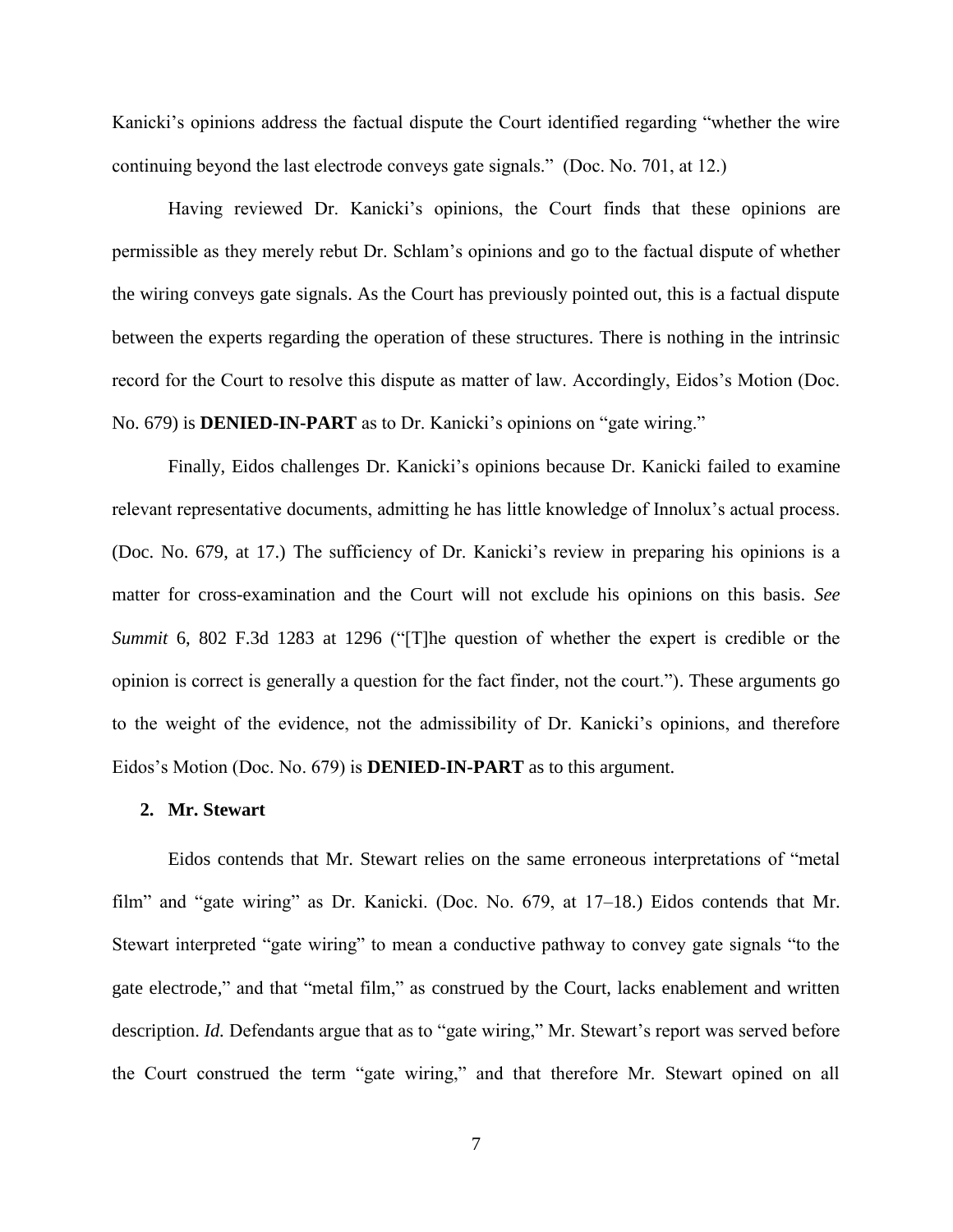proposed constructions and stated his analysis does not change regardless of the construction. (Doc. No. 700, at 4.)

While the Court understands that Mr. Stewart's report was served before the Court adopted a construction of "gate wiring," and that Mr. Stewart contends his opinions remain unchanged irrespective, for the sake of clarity and to avoid any confusion to the jury, Mr. Stewart should amend his report to contain only his opinions based upon the construction the Court has since adopted. Accordingly, Eidos's Motion (Doc. No. 679) is **DENIED-IN-PART** as to Mr. Stewart's opinions regarding "gate wiring;" Mr. Stewart is **ORDERED** to amend his report within 14 days of the issuance of this Order to include the Court's construction of "gate wiring" only.

Finally, Eidos argues that Mr. Stewart's opinions ignore "the scope and significance of knowledge and experience of persons of ordinary skill in the art in discussing the patent's enablement and written description support for 'metal film.'" (Doc. No. 679, at 15.) Defendants contend that this single attack, which does not address any of Mr. Stewart's actual analyses, is unfounded and insufficient to exclude his opinions. (Doc. No. 700, at 5–6.)

The Court agrees that Eidos's motion is entirely unclear as to the basis for which it seeks to exclude Mr. Stewart's opinions on enablement and written description. While Eidos has failed to meet its burden by objecting in the form of a single conclusory sentence, the Court has reviewed Mr. Stewart's opinions (Doc. No. 679-13, at ¶¶ 127–34), and finds them permissible. Indeed, Mr. Stewart acknowledged and applied the Court's claim constructions and simply opinioned that the disclosures are inadequate. *Id.* This Court has not weighed in on the issues of written description or enablement, and Mr. Stewart will be permitted to opine on them based on